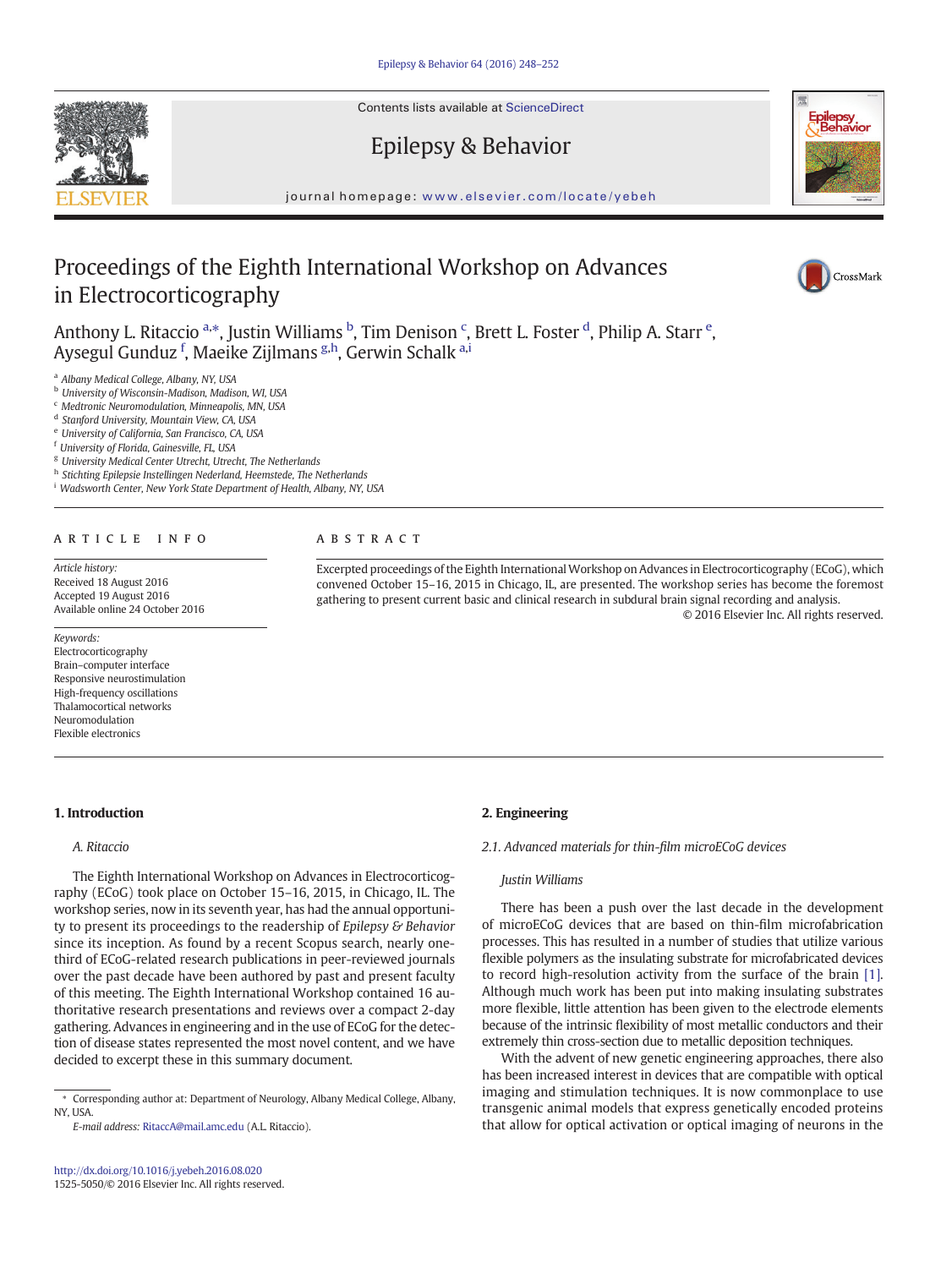living brain [\[2\].](#page-4-0) As a result, numerous studies have been developed to integrate neural recording devices with optical delivery methods. These approaches all suffer from utilizing traditional insulators and conductors that are either optically opaque or made of semiconductors that produce optical artifacts. More recently, investigators have started to explore methods to incorporate optically clear conductors in an attempt to produce devices that do not interfere with optical imaging and modulation.

One of the recent approaches has been to incorporate single crystal graphene sheets as the conducting elements of implantable microECoG electrodes [\[3\]](#page-4-0). Graphene is not only optically transparent but also highly conductive as well as extremely flexible. It also has a uniform transparency across a wide range of the optical spectrum, making it applicable to a variety of imaging and optical stimulation techniques, from optogenetic modulation of channel rhodopsin with blue light to multiphoton imaging with infrared light [\[2\]](#page-4-0). Graphene is part of a class of newly developed materials classified as "2D" materials, which take on exceptional new properties as one of their dimensions approaches atomic levels [\[3\].](#page-4-0) These types of materials have recently been explored in other neural engineering applications for interfacing with single neurons in culture, because they can be formed into self-rolling tubes that mimic the size and the mechanical and electrical properties of the natural myelin sheath that normally insulates axons [\[4\].](#page-4-0) These examples foreshadow the potential for utilizing other 2D materials in future neural interface applications.

### 3. Basic science

3.1. The application of "brain–machine-interfacing" to neuromodulation: enabling an evolutionary and translational prosthetics roadmap?

# Tim Denison

Modulating neural activity through stimulation is an effective treatment not only for epilepsy but also for several other neurological diseases such as Parkinson's disease and essential tremor. Opportunities for improving modulation of neural activity include reducing the burden of optimizing stimulation parameters, objectively measuring efficacy over time, and continuously adjusting therapy to optimize patient outcomes [\[5\].](#page-4-0) Achieving these goals is challenging given several practical issues, including the paucity of human data related to disease states, poorly validated patient state estimators, and evolving nonlinear mappings between estimated patient state and optimal stimulation parameters.

The application of brain–machine-interface (BMI) technology to existing stimulator architectures could help address these issues and potentially enable smarter future "prosthesis" systems for neural circuits impacted by disease. Referencing Fig. 1, we developed an investigational, implantable, bidirectional neural interface system based on commercially released device architectures [\[5\].](#page-4-0) The research system provides stimulation therapy while simultaneously recording and classifying physiological signals from neural circuits [\[6\].](#page-4-0) The modularity of the system provides investigational access to both cortical and subcortical circuits simultaneously, which can facilitate the dynamic characterization of brain networks, their relationship to disease, and how stimulation impacts these dynamics. To aid in the integration of the physiology and hardware, the architecture connects the implanted sensing and stimulation pathways with externalized algorithms, which are performed in a local computer and linked via telemetry [\[7\].](#page-4-0) The use of a distributed architecture allows for interactive prototyping of both classification algorithms for diagnostics and dynamic actuation controllers for exploring closed-loop operation. As the understanding of the neural system matures, the implant can be wirelessly upgraded for completely embedded operation, self-contained in the implant [\[8\]](#page-4-0).

The bidirectional BMI research system is currently deployed with investigator-sponsored clinical studies worldwide. Two examples of research using the tool were discussed at this workshop (vide infra): Dr. Philip Starr discussed exploring movement disorder circuits with an emphasis on Parkinson's disease, and Dr. Aysegul Gunduz discussed exploring networks associated with Tourette disease. In each case, physiological markers correlated with clinical state are informing classification algorithms and dynamic actuation controllers. In general, the process involves two stages: first, characterizing the network transfer function and training the classifier by sensing the physiological response to stimulation or pharmaceuticals, and then second, applying these functions as the basis for a dynamic closed-loop algorithm [\[8\]](#page-4-0).

From a practical point of view, and as demonstrated by the investigational work described at the workshop, neuromodulation therapies offer a unique and practical opportunity for translating ECoG BMI technologies into a clinical research setting [\[9\].](#page-4-0) Several neurological disease treatments apply invasive device stimulation therapies, and the addition of sensing and algorithm technology is an obvious evolutionary expansion of capabilities if the benefits of the capability clearly offset any incremental risks or costs. While initial investigational applications are focused on epilepsy and movement disorders, the technology is potentially transferable to a broader base of disorders, including stroke and rehabilitation.



Fig. 1. Block diagram of the investigational research system being used to characterize cortical and subcortical neural networks in human disease. See work by Starr [\(Section 4.1](#page-2-0)) and Gunduz [\(Section 4.2\)](#page-3-0) for representative examples of its use.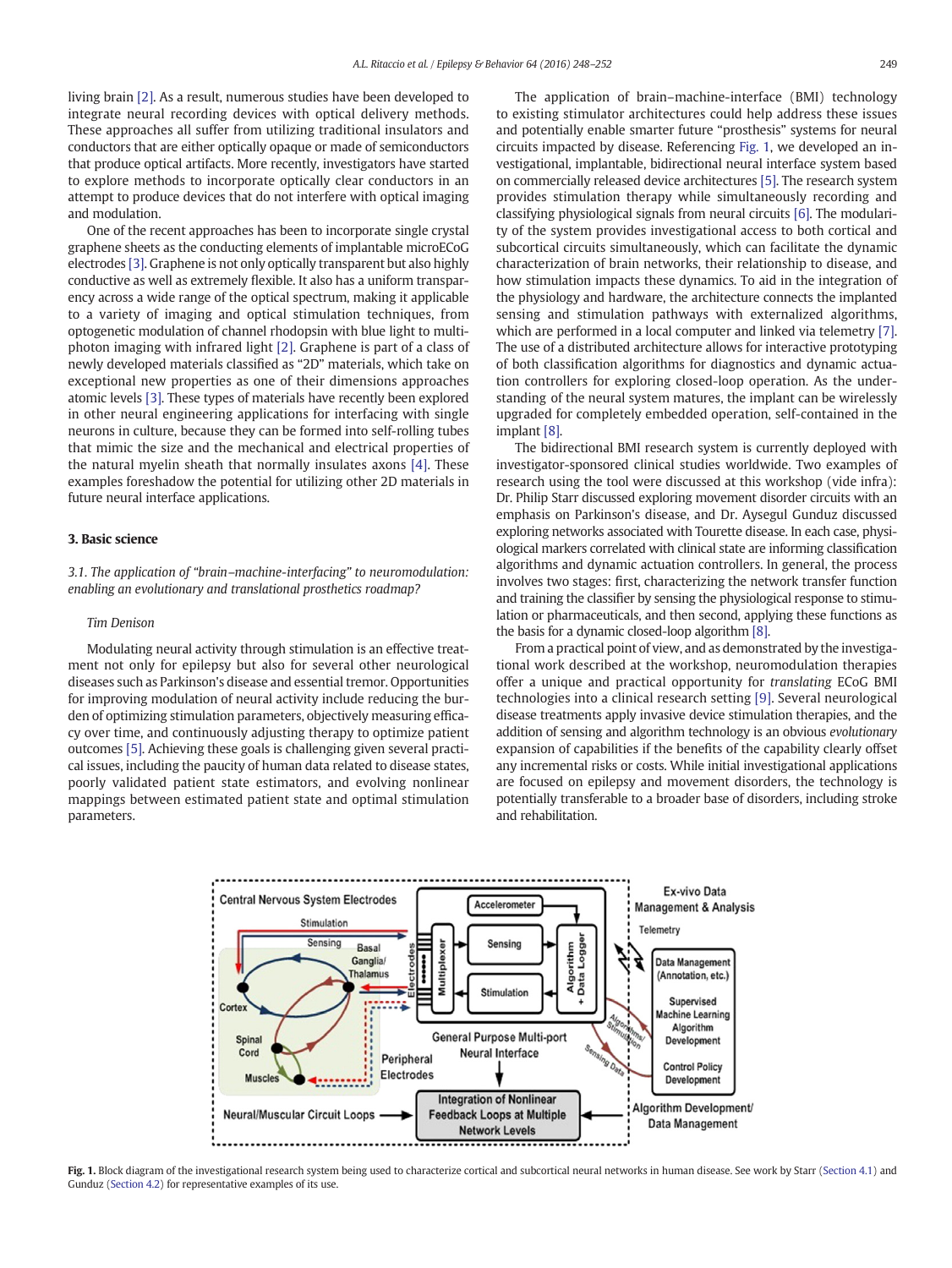<span id="page-2-0"></span>3.2. Electrocorticography of human parietal cortex during episodic memory retrieval

### Brett L. Foster

A large body of evidence from neuroimaging suggests that subregions of the human parietal lobe contribute to episodic memory retrieval. During successful retrieval, posterior cingulate (PCC) and retrosplenial cortices (RSC) on the medial surface and the angular gyrus (AG) on the lateral surface display robust coactivation. Furthermore, these parietal subregions are part of a large-scale network, the default network, which includes core mnemonic regions such as the hippocampus and parahippocampal cortex.

Our group has utilized unique opportunities provided by ECoG to study the cognitive electrophysiology of the human medial parietal cortex (MPC). The invasive nature of ECoG recordings is particularly salient for this research program, as the ability to obtain reliable spatiotemporal signals from medial cortices hidden within the interhemispheric fissure is exceptionally difficult through noninvasive measures (e.g., electroencephalography, EEG). By using multisite ECoG recordings, we studied how the MPC, as a core node of the default network, is engaged during episodic memory retrieval and how this region interacts with other network nodes.

Initial human ECoG investigations suggested that ventral regions of the MPC, such as the RSC and much of the PCC, display selective electrocortical activation (increased high-frequency broadband power, HFB: 70–180 Hz) during episodic (autobiographical) retrieval [\[10\].](#page-4-0) These initial observations were replicated and extended to show activation of RSC/PCC in both the left and right MPC during autobiographical retrieval [\[11\].](#page-4-0) Analysis of HFB response timing during retrieval showed MPC regions to have a late onset (~630 ms), suggesting a dependency on computations in other regions [\[11\].](#page-4-0)

To explore network interactions, we first focused on dynamic synchrony between MPC and the medial temporal lobe (MTL) during retrieval. Based on previous observations of prominent theta oscillations in the MPC [\[12\],](#page-4-0) akin to those observed in the MTL, we studied theta phase synchrony between MPC and MTL. Consistent with previous work, we found that selective theta phase synchrony in the range of 3–5 Hz occurred between MPC and MTL subregions only during autobiographical retrieval [\[13\].](#page-4-0) This transient synchrony always preceded the maximal engagement of MPC HFB activity, consistent with our previous observations of late response onset in MPC.

Most recently, we have focused on studying interactions within the parietal lobe, between medial and lateral subregions. Consistent with a wide body of work from human neuroimaging, we observed selective correlation of single-trial HFB responses between RSC/PCC and AG during retrieval. Strikingly, we found that these regions had nearsimultaneous HFB response onset times during retrieval, suggesting a shared input to both regions, potentially from the MTL. By studying slow  $(< 1$  Hz) intrinsic fluctuations of HFB activity, we also observed similar correlation patterns between medial and lateral parietal subregions during resting and sleeping states, matching functional magnetic resonance imaging (fMRI) data from each subject (Fig. 2). These multisite recordings provide some of the first evidence for the basic electrocortical correlates of task and resting-state connectivity commonly observed with human fMRI.

# 4. Translational

4.1. Electrocorticography during surgery for movement disorders: insights into circuit mechanisms

#### Philip A. Starr

There is great interest in the theory that abnormal oscillatory activity in the basal ganglia-thalamocortical circuit is the basis for the signs and symptoms of movement disorders, especially in Parkinson's disease (PD) [\[14\]](#page-4-0). Until recently, however, most analyses in humans have



Fig. 2. Similarity of ECoG and fMRI resting-state connectivity. (A) Resting-state ECoG data are shown for an example PCC seed electrode. Based on the seed region in PCC, slow (<1 Hz) HFB amplitude is correlated significantly and selectively with AG (significant electrodes show white fill color). (B) Resting-state fMRI data are shown for the same seed location but with full brain voxel-wise correlation. Electrocorticography electrode locations are overlaid to show correspondence between modalities, whereby significantly correlated electrodes colocate with significantly correlated voxel clusters. [Adapted from Foster et al. (2015).]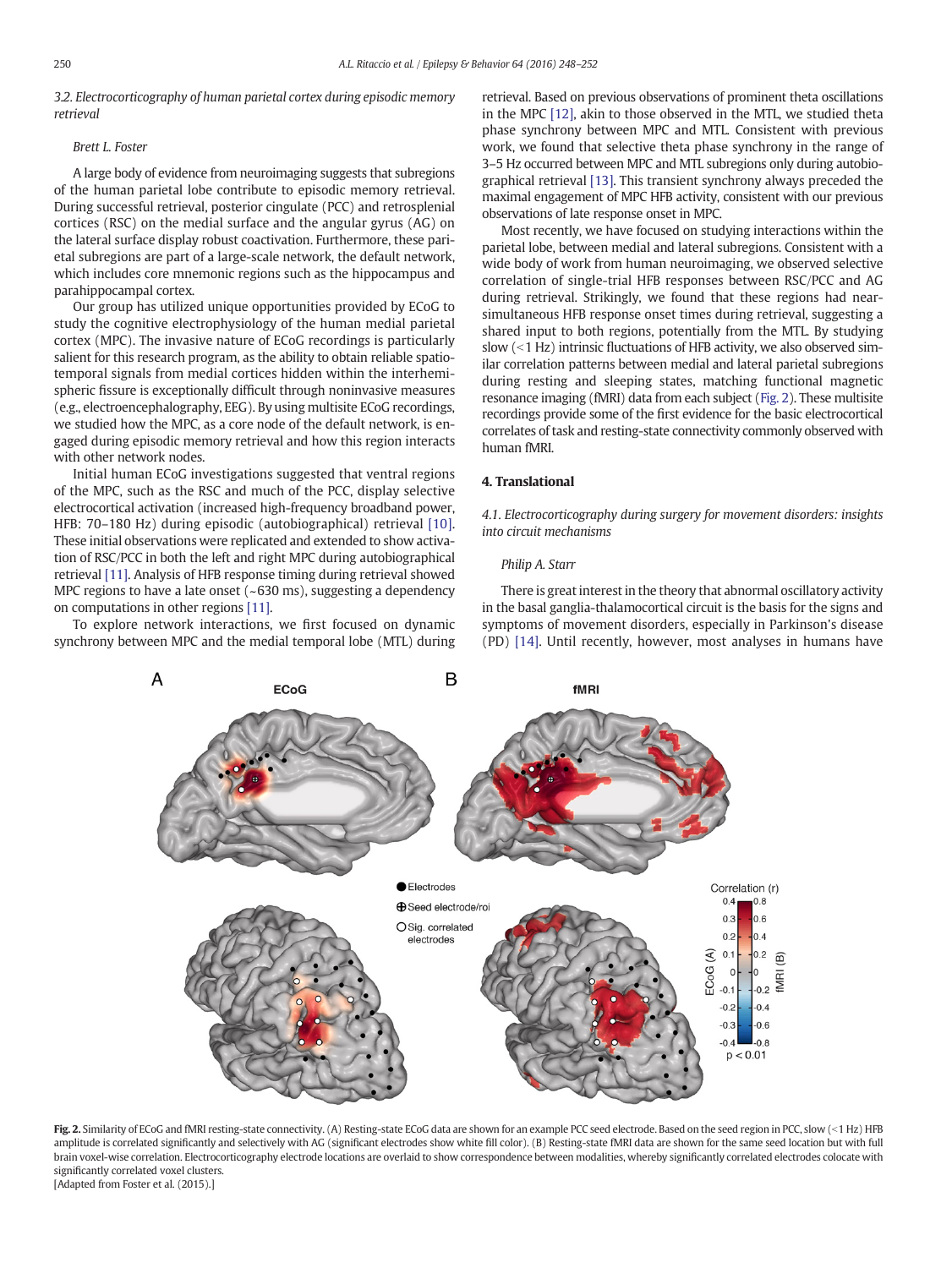<span id="page-3-0"></span>been performed using low-amplitude basal ganglia local field potentials (LFPs). Because these are recorded from intraparenchymal electrodes, for ethical reasons, the use of LFP recordings for research is restricted to clinically indicated targets, which vary between disease states. Electrocorticography presents an alternative method to access a critical structure in the basal ganglia-thalamocortical motor loop, the primary motor cortex, for analyses of oscillatory activity or local neuronal activation as assessed by task-related changes in broadband gamma activity. Electrocorticography can be readily performed intraoperatively in awake patients during deep brain stimulator implantation in PD, isolated dystonia, and essential tremor. Advantages of ECoG, compared with basal ganglia LFPs, include signal strength, measurement of population spiking via broadband gamma analysis, low stimulation artifact during deep brain stimulation (DBS), and potential to record from the same brain region across multiple disease states. Electrocorticography can be performed during DBS implantation surgery without additional surgical exposure or additional parenchymal penetration. We have safely utilized ECoG as a research tool during movement disorder surgery in over 200 cases [\[15\].](#page-4-0)

Oscillatory synchronization of cortical population spiking can be analyzed by examining the extent to which broadband gamma activity occurs at a specific phase of low-frequency rhythms, such as the beta rhythm. This interaction, phase–amplitude coupling (PAC), has attracted great interest as a normal mechanism in human cortical function, linking long-range oscillatory synchronization with local cortical processing [\[16\].](#page-4-0) We have shown that, in PD, PAC in primary motor cortex is elevated compared with nonparkinsonian conditions, including humans without movement disorders undergoing motor cortex ECoG in an epilepsy monitoring unit [\[17\]](#page-4-0). Further, acute therapeutic DBS reversibly reduces elevated motor cortex PAC in PD, with a time course similar to that of stimulation-induced improvement in motor symptoms, without altering the amplitude of beta- or gamma-band activity [\[18\]](#page-4-0). We propose that excessive phase locking of motor cortical neurons in PD restricts neuronal pools in an inflexible pattern of activity, that this is the basis for akinesia in PD, and that the mechanism of therapeutic DBS is the decoupling of cortical population spiking from the motor beta rhythm.

4.2. Neural correlates of Tourette syndrome in the human thalamocortical network

# Aysegul Gunduz

Tourette syndrome (TS) is a paroxysmal neuropsychiatric disorder characterized by involuntary movements and vocal outbursts known as tics. The exact causes of TS remain unknown; however, recent neuropathology studies have collectively implicated dysfunction of corticostriatal and thalamocortical circuits. These brain areas are thought to play a substantive role in the generation of abnormal motor programs, possibly because of excessive disinhibition of the thalamus [\[19\].](#page-4-0) Because of the lack of an ideal animal model and relatively normal neuroanatomy, the collection of neural activity from awake and behaving human subjects with TS will offer new and vital insights into the underlying neurophysiology of tic generation.

Deep brain stimulation is an emerging therapy for cases of severe and intractable Tourette syndrome. It is an invasive neuromodulatory therapy in which depth electrodes are placed within deep subcortical structures of the brain and high-frequency electrical stimulation is used to modulate pathological neural activity. The DBS surgery facilitates an opportunity to record electrophysiology from the implanted depth electrodes, as well as acute replacement of ECoG strips to study the network effects of pathology [\[20\].](#page-4-0) The use of ECoG strips also facilitates the study of the effects of DBS on the cortex [\[18\].](#page-4-0) For instance, ECoG strips over the motor cortex can elucidate how DBS mitigates motor symptoms. Moreover, next-generation DBS devices now allow chronic recording of neural activity from the target subcortical structures, as well as ECoG strips [\[6\]](#page-4-0).

We addressed the gaps in knowledge in TS pathology by chronically recording neural activity from the centromedian–parafascicular (Cm-Pf) complex of the thalamus and the hand motor cortex bilaterally. The ECoG strips were placed using somatosensory-evoked potentials [\[21\]](#page-4-0) and real-time functional mapping [\[22\]](#page-4-0) during awake DBS surgery. Our long-term studies have revealed pathological low-frequency activity (nonoscillatory deflections in the raw potential) in the Cm-Pf during tics, not present during voluntary movements [\[23\]](#page-4-0). Moreover, PAC analysis revealed increased alpha phase–high gamma amplitude coupling over the motor cortex with therapeutic DBS, which was absent at baseline and during/after nontherapeutic DBS [\[23\]](#page-4-0). Overall, our studies show that ECoG as a signal modality can be very useful for understanding and treating neurological disorders beyond epilepsy.

#### 5. Clinical

### 5.1. Epileptic spikes and high-frequency oscillations in the electrocorticogram

#### M. Zijlmans

Neurologists estimate the epileptogenic zone during presurgical long-term ECoG recording by assessing seizures and interictal epileptiform discharges or spikes during presurgical evaluation and try to separate epileptogenic tissue from functionally eloquent cortex. Epileptic high-frequency oscillations (HFOs) are potential new biomarkers that are more specific for the seizure onset zone than spikes and may be even better predictors for surgical outcome than the seizure onset zone [\[24\].](#page-4-0) The HFOs are divided into ripples of 80 to 250 Hz and fast ripples of 250 to 500 Hz. Fast ripples seem more specific for epileptogenic tissue than ripples [\[24\]](#page-4-0). High-frequency oscillations can cooccur with spikes and occur independently. Normal brain tissue put into epileptogenic circumstances does not produce fast ripples. This underlines that fast ripples are true biomarkers of epileptogenic tissue, and in my view, spikes represent the brain's network response to the diseased tissue. A proposed hypothesis on the pathophysiology of fast ripples is out-of-phase firing of groups of hypersynchronously firing excitatory principal neurons [\[25\].](#page-4-0)

Most studies on HFOs have relied on depth EEG, but their findings were confirmed by long-term ECoG findings. One study found that fast ripples in the preresection intraoperative ECoG could predict postsurgical outcome [\[26\]](#page-4-0). We found that residual fast ripples, but not ripples, spikes, or ictiform spike patterns, in postresection intraoperative ECoG predict seizure recurrence after epilepsy surgery [\[27\].](#page-4-0) The preliminary comparison of preresection and postresection ECoG suggests that the best predictors of outcome are postresection fast ripples, given the presence of preresection fast ripples. For clinical purposes, recording the postresection ECoG thus seems essential to evaluate if the whole fast ripple zone is removed. We found that new spikes could appear at the resection border, which is a warning for "spike hunting", whereas this was not found for HFOs. We started a prospective randomized trial to study the use of HFOs compared with spikes during surgery. For onsite use of HFOs, it is important to stop propofol, to focus on the clinical question, and to be able to distinguish epileptic HFOs from physiological HFOs and artifacts. Signal analysis methods might aid this process.

Multiple papers report physiological HFOs or high frequency activity, especially in mesiotemporally placed electrodes, related to memory, and in the occipital lobe and the sensorimotor areas. In our experience with ECoG, we seem to record physiological HFOs, especially ripples, in functionally eloquent areas such as the visual cortex, sensorimotor cortex, and language areas. We have had few recordings of ripples in the sensorimotor area which increased after a successful resection of epileptogenic tissue, suggesting that removing the pathological area in the epileptic network yielded an increase in physiological activity elsewhere [\[28\]](#page-4-0). Physiological HFOs usually are of longer duration than pathological HFOs and do not co-occur with spikes. Signal analysis methods